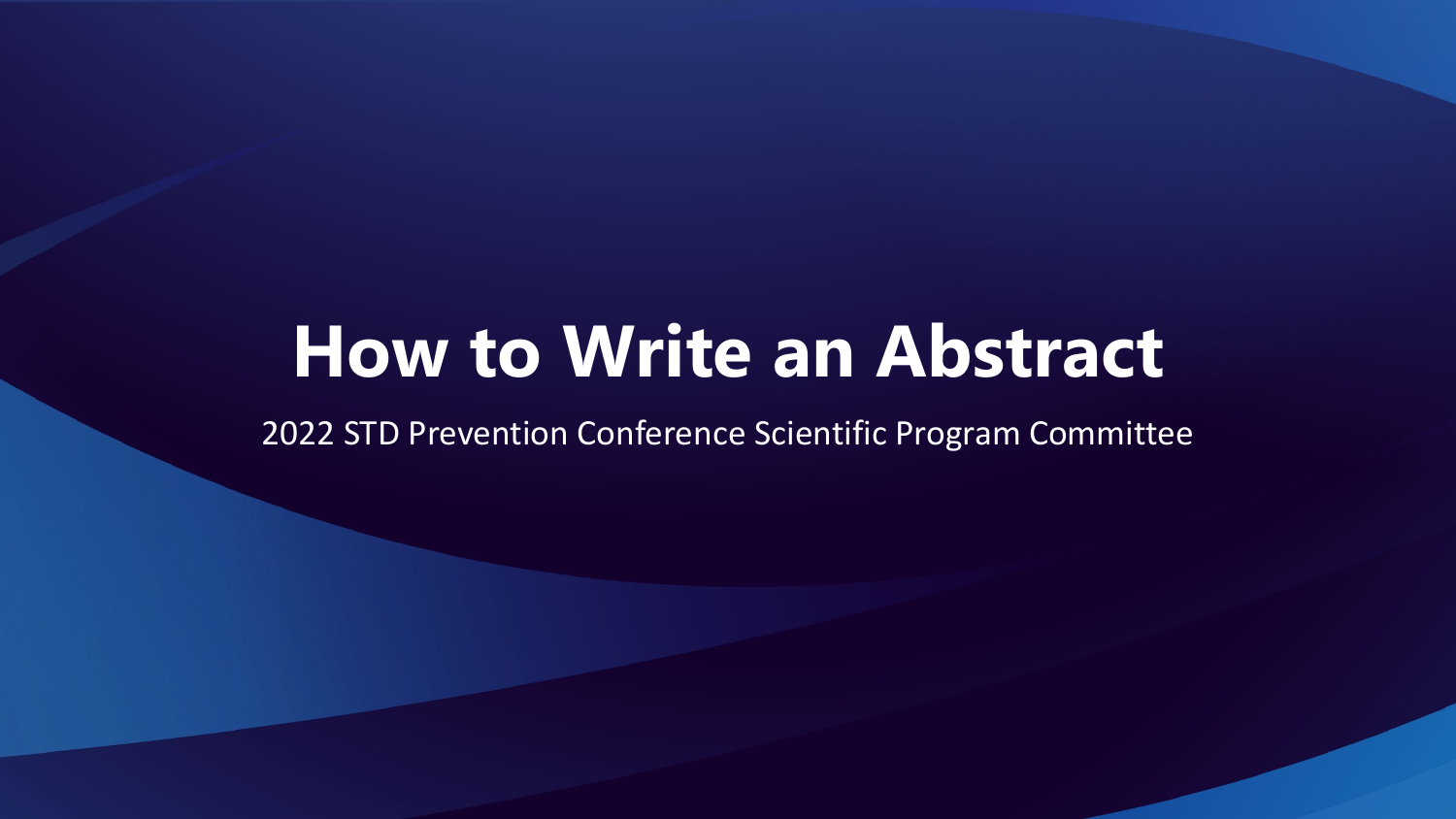### **What Is a Scientific Abstract?**

- A condensed version or summary of your research study
- A means of conveying what was done and why, what was found, and the implications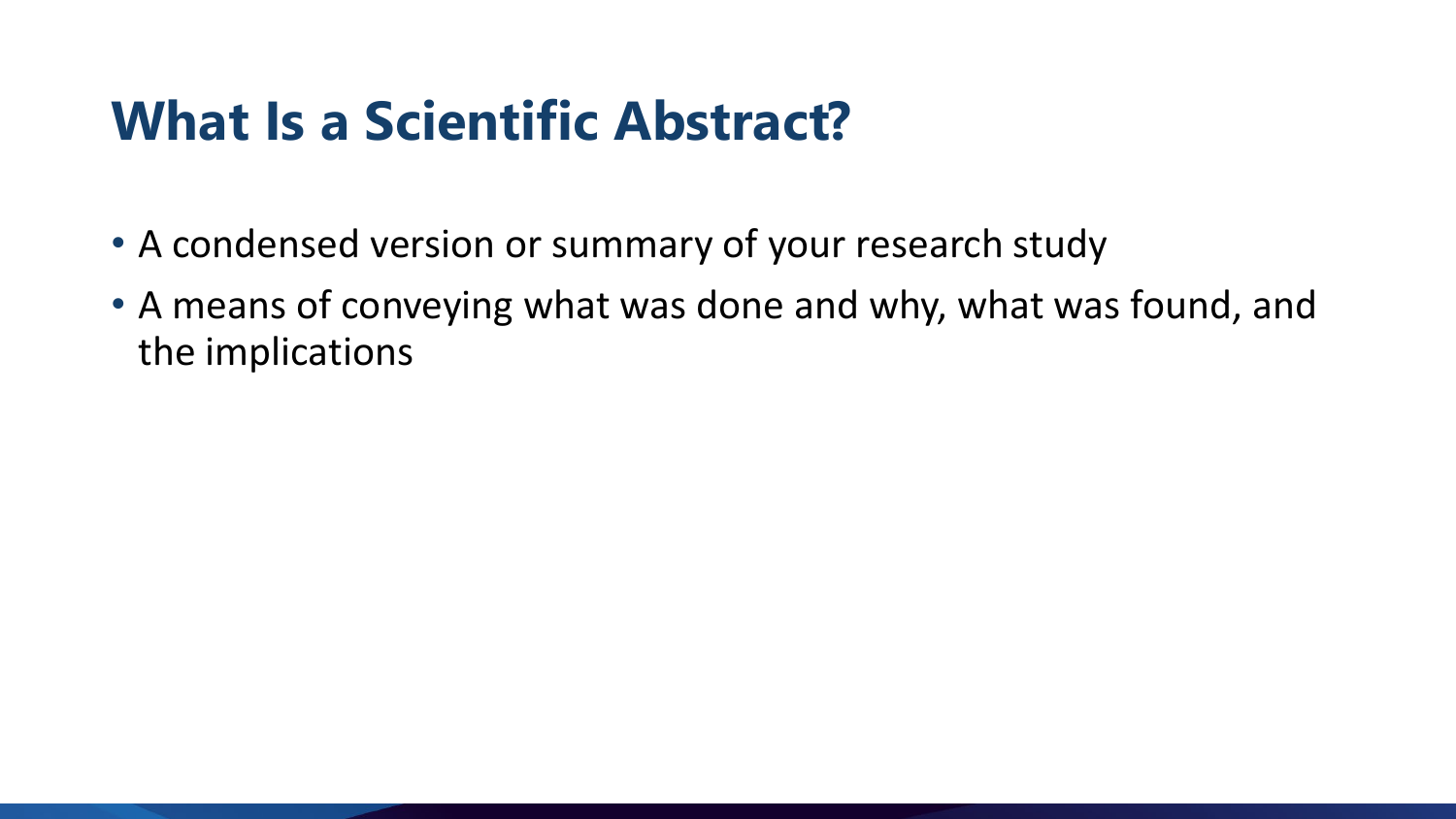### **Abstracts Should Be…**

- Complete cover the major parts of the project, study, or analysis
- Concise contain no excess wordiness or unnecessary information
- Clear readable, well organized, and not too jargon-laden
- Cohesive flow smoothly between the parts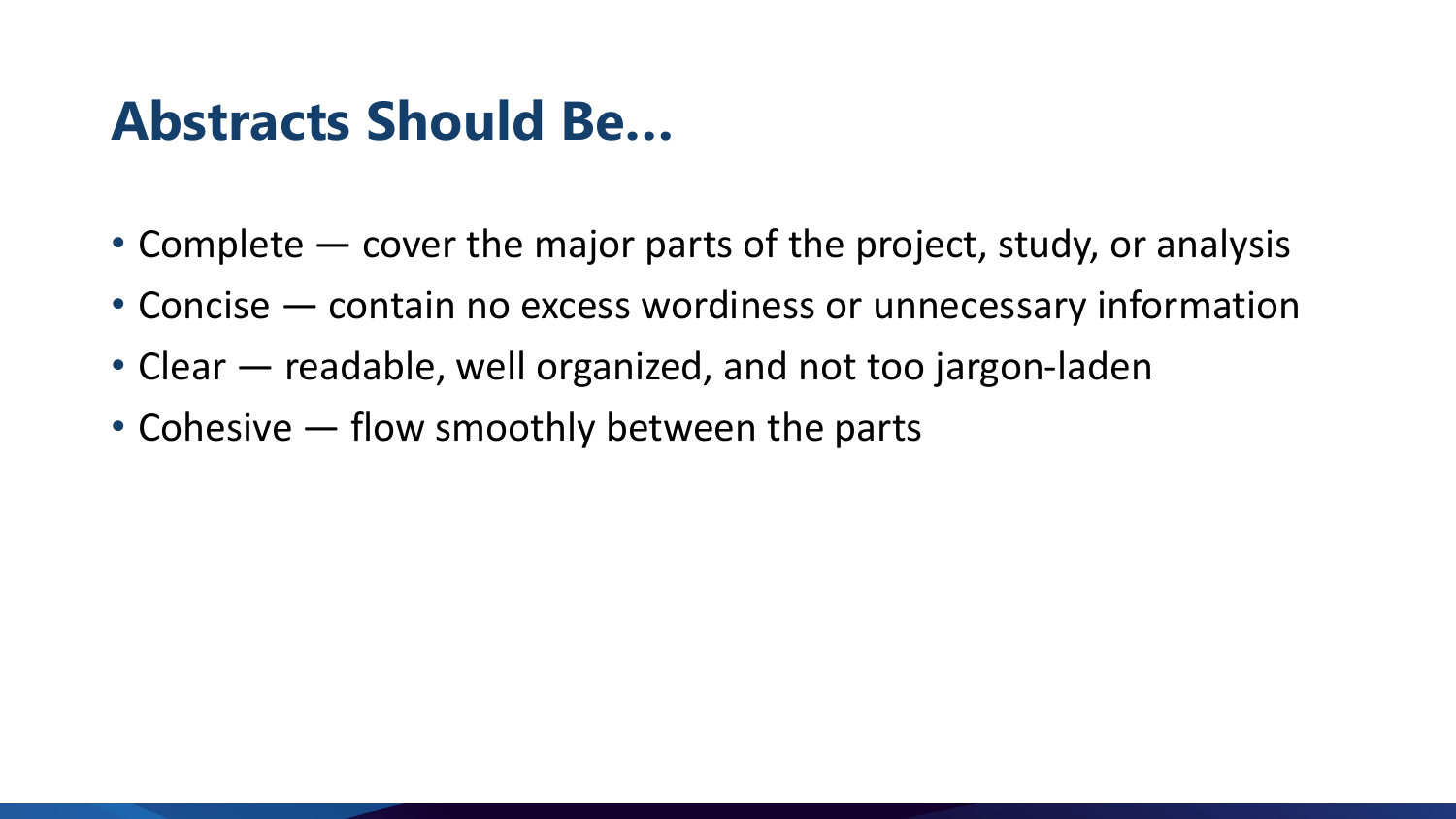## **Why Writing a Strong Abstract Is Important**

- Helps the conference organizer decide if your project/study/analysis fits the conference criteria
- Helps the conference audience decide whether to attend your presentation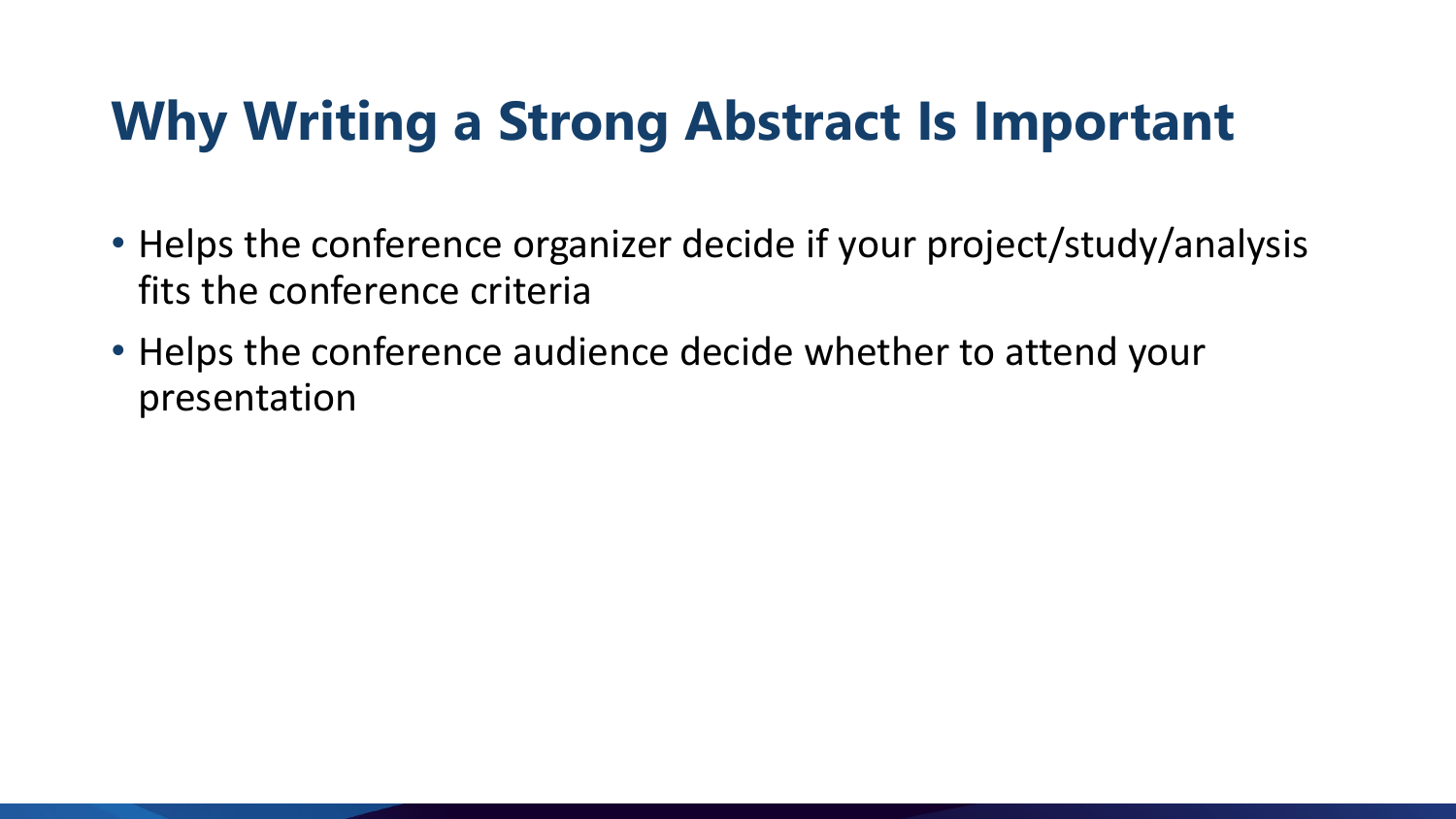## **The Title**

- The title should clearly describe what your abstract is about, but also be interesting enough to encourage readers to want to learn more
- Often, your title helps conference attendees decide if they want to attend your talk or visit your poster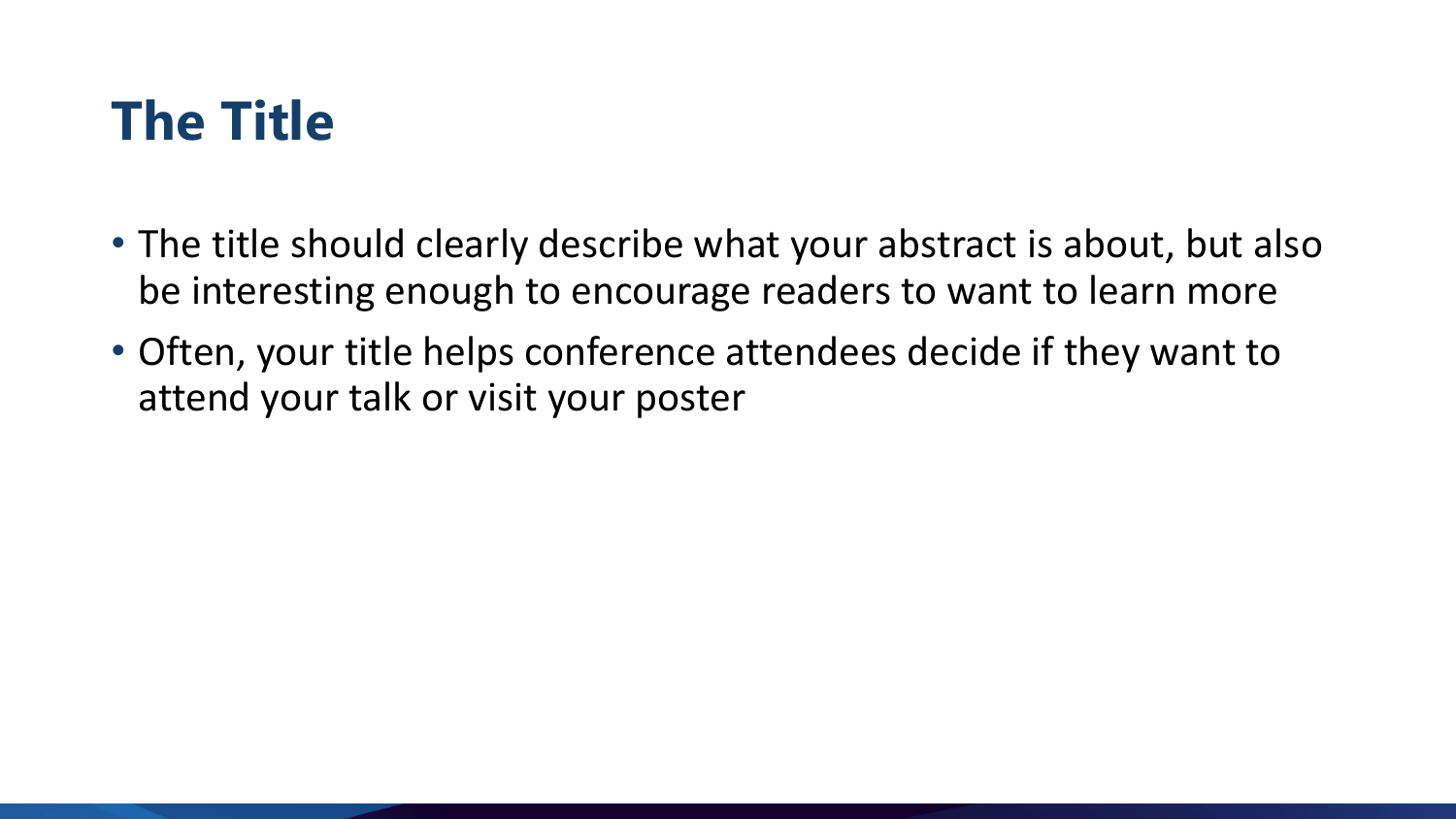## **Background Section**

- Should explain why your abstract is important or novel
- Provide the context or explanation for doing the study not the whole history but the current situation
	- What is already known about the subject?
	- What is not known, and hence what you intend to examine?
- Should state the aim of the study
	- What are you hoping to find out or what is your hypothesis?
- 1-3 sentences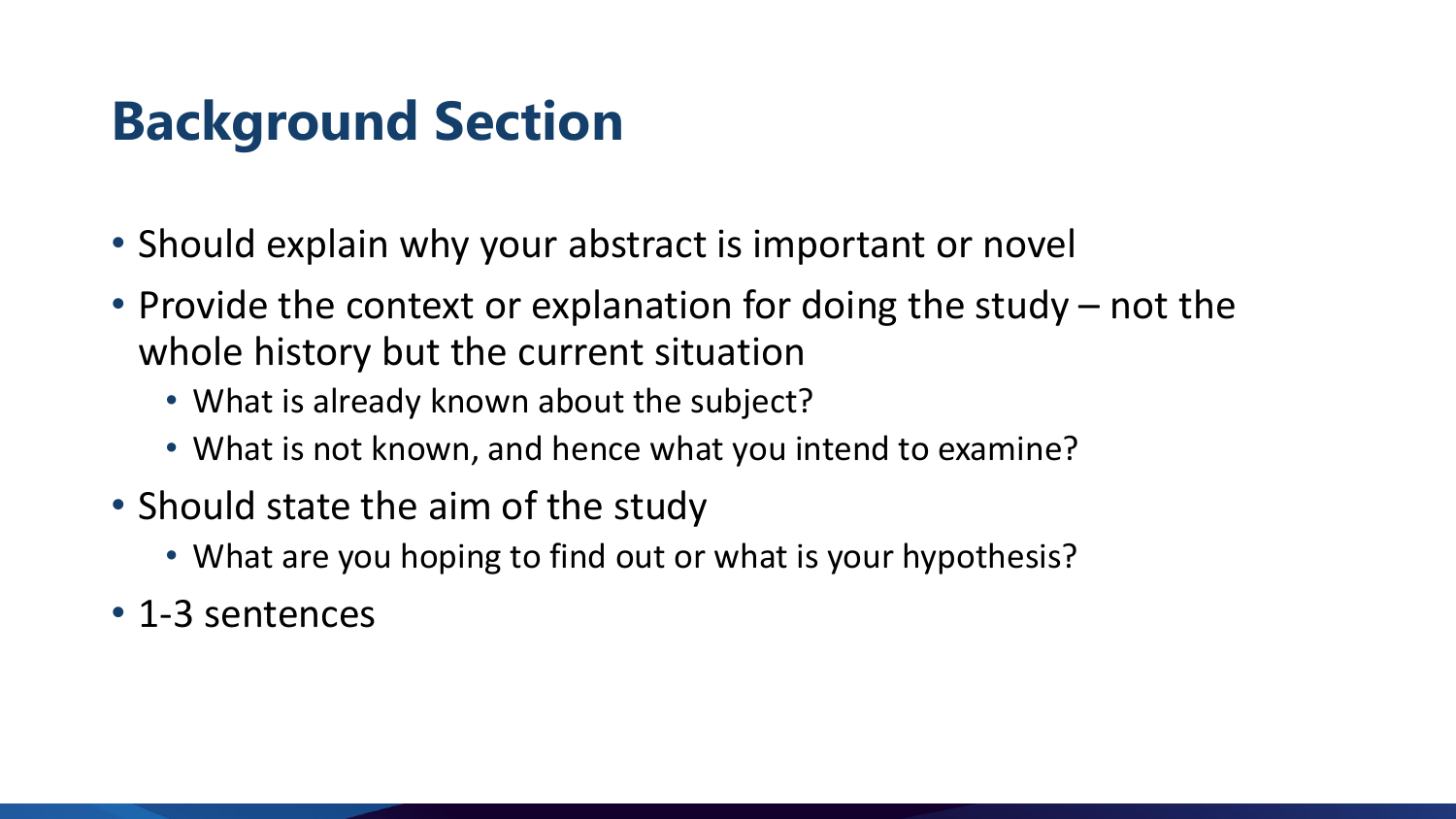## **Example: Title & Background**

**Weak Example**

**Title:** Sexual risk among MSM

**Background:** Research will be presented on MSM to determine if behaviors changed recently while syphilis increased among MSM.

#### **Why?**

- Obscure title
- No information about what is already known, or not known
- No information provided on previous studies, settings, or location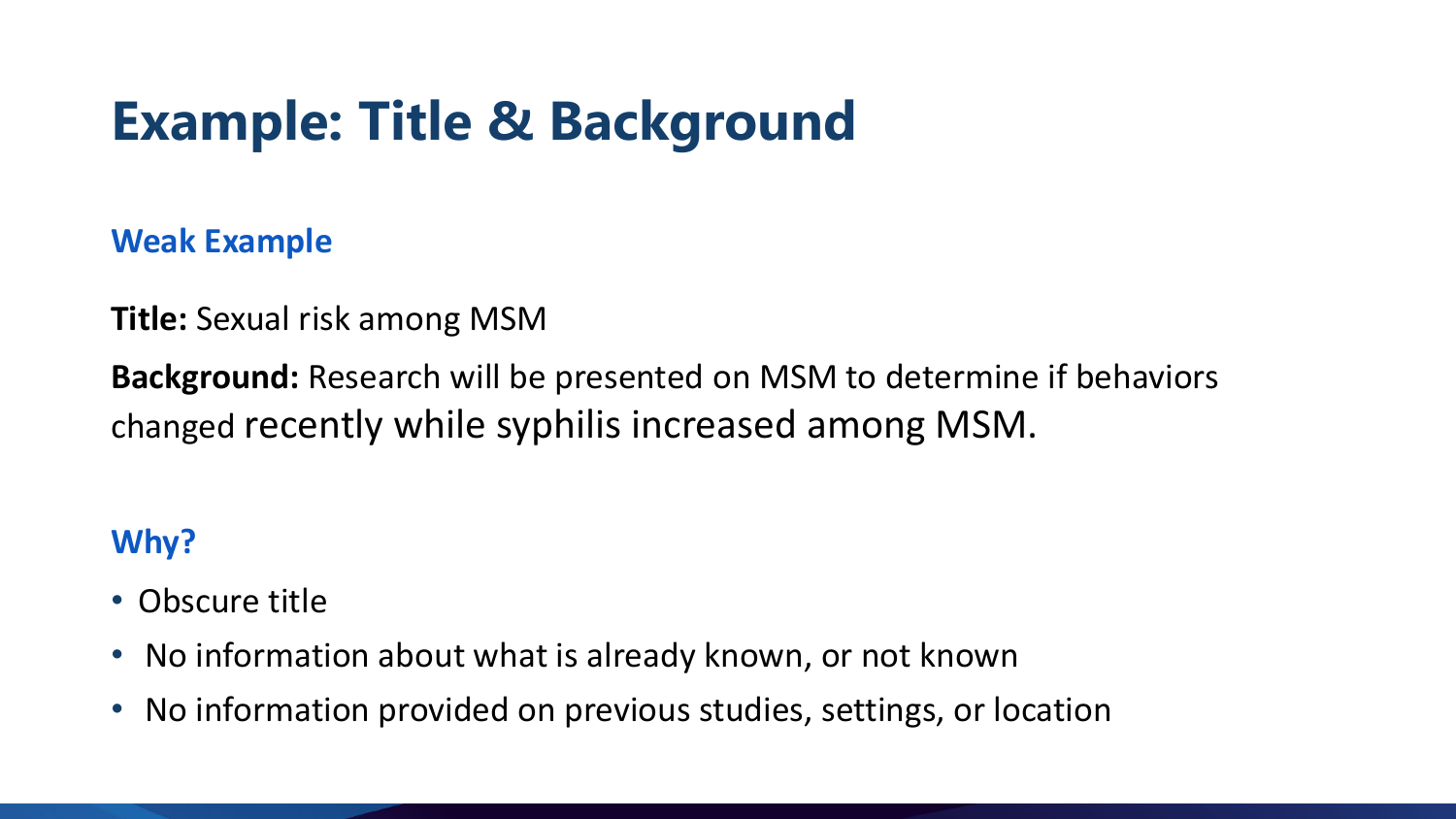## **Example: Title & Background**

#### **Strong Example**

**Title:** Sexual risk among men who have sex with men (MSM) in a national probability sample: Prevalence of risky behaviors and temporal trends, UK 2012

**Background:** Research in the UK has found that samples from community venues and clinics overestimated sexual risk among all MSM compared to population-based samples. There is little data on sexual risk among MSM in the US from populationbased surveys and no data on temporal trends in sexual risk. We examined nationally representative data on MSM to determine if behaviors changed recently while syphilis increased among MSM.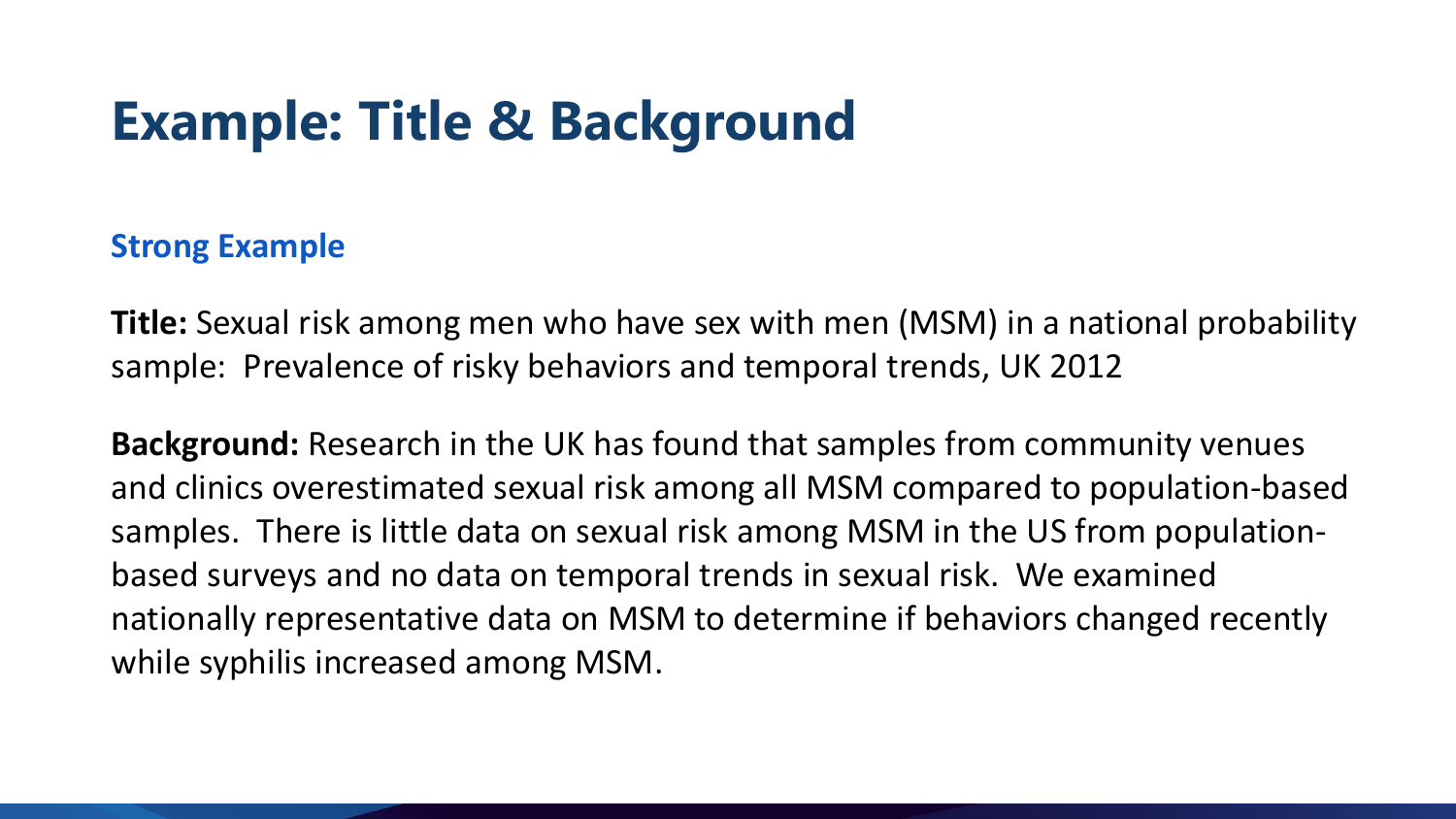## **Methods Section**

- Should explain what you did
- Specific population studied
	- Include sampling frames and response rates when appropriate
	- How many people were approached, how many participated?
- Quantitative or qualitative methods
	- Specific statistical analyses conducted
	- Measures and outcomes explored
- Time from and duration of the study
- 3-8 sentences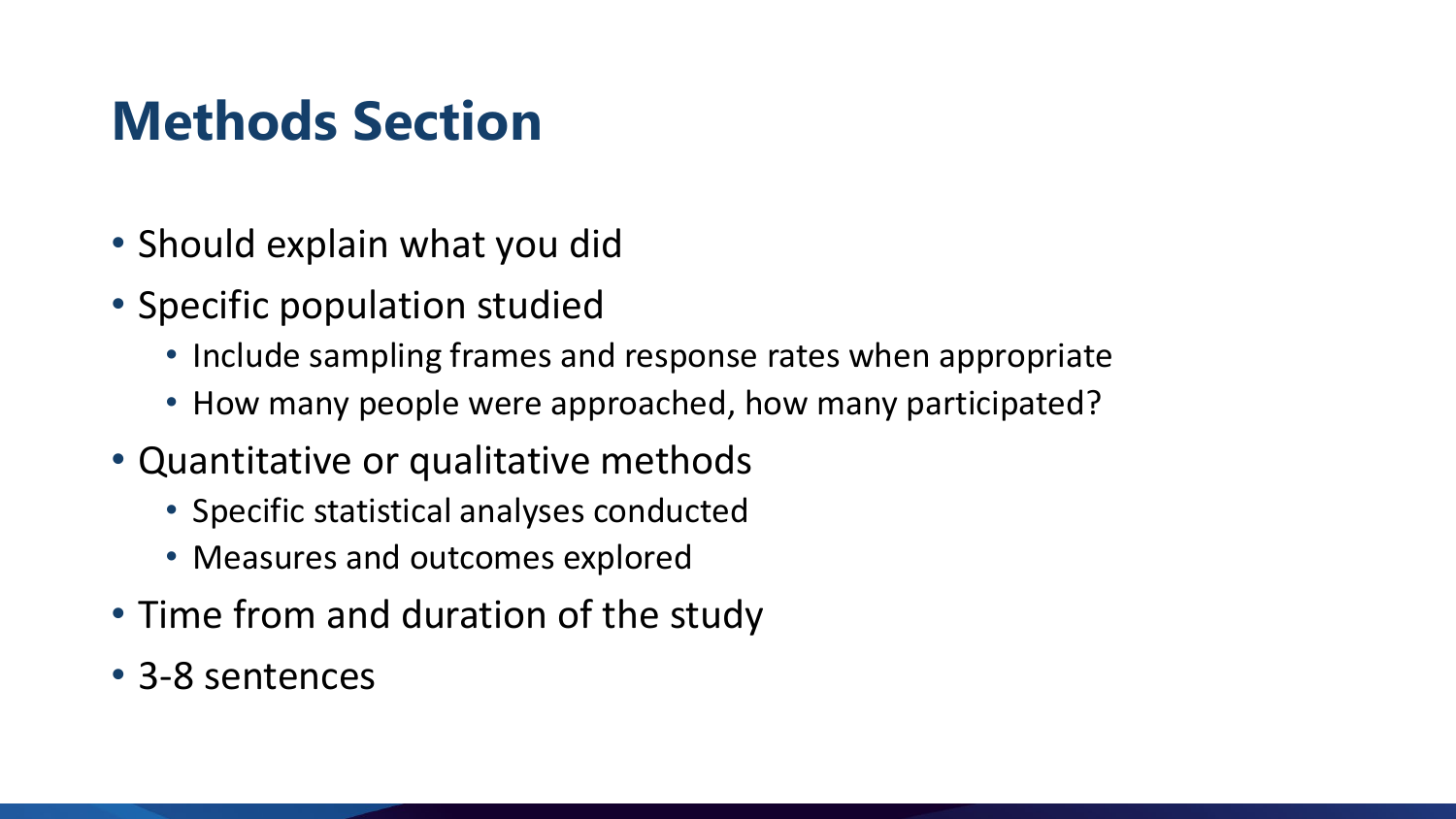## **Example: Methods**

#### **Weak Example**

**Methods:** An intervention was delivered and evaluated. One intervention component sought to improve students' awareness and utilization of condom availability programs (CAPs) in schools by working with key school personnel, particularly nurses, to more effectively implement district CAP policies. Six intervention and six control high schools participated in the study. Analyses included survey data from high school males.

#### **Why?**

- No sample size included
- No description of the statistical analyses used
- No date or time frame included
- No geographic location listed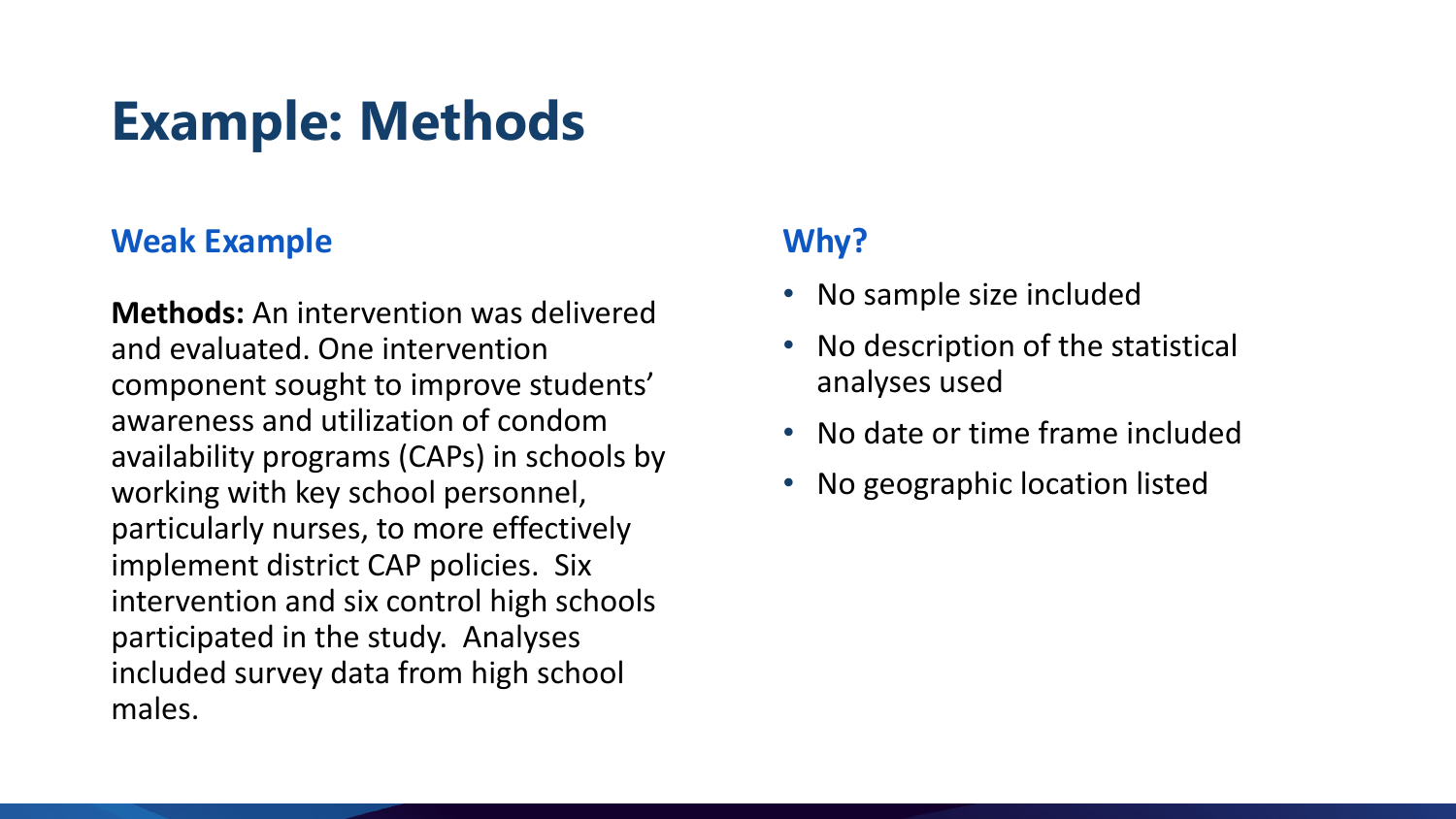### **Example: Methods**

#### **Strong Example**

**Methods:** A multi-level intervention was delivered and evaluated across five years (2006- 2011) in a large public school district in Los Angeles, California. One intervention component sought to improve students' awareness and utilization of condom availability programs (CAPs) in schools by working with key school personnel, particularly nurses, to more effectively implement district CAP policies. Six intervention and six control high schools participated in the study. A total of 15,936 students were eligible for the study. Final analyses included survey data from 13,733 high school males across five years (T1 – T5). A mixed model logistic regression analysis was used to test for an intervention effect on males' reports of services sought from the school nurse. Random effects on the student level were included to control for repeated measures on the same student.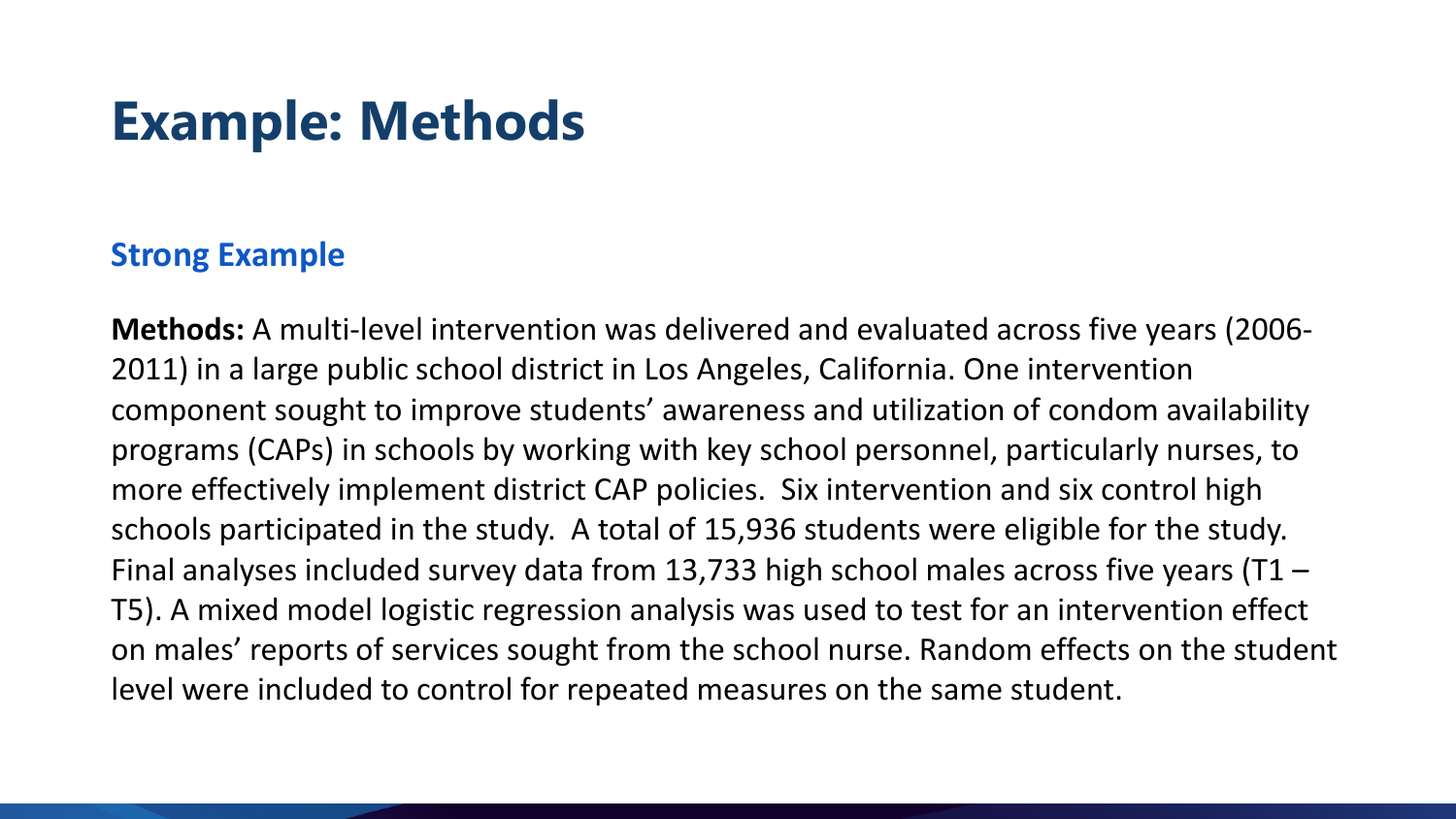### **Results Section**

- The *Results* section should explain what you found
- Describe your main findings with data
	- The intervention group was more likely than the control to use condoms LESS GOOD
	- The intervention group was more likely than the control to use condoms (p<0.01) BETTER
	- The intervention group was more likely than the control to use condoms (45% vs. 30%, p<0.01) - BEST
- Concisely describe how your results pertain to your study aim or hypothesis
- Statements such as "to be completed" or "to be presented" are not acceptable
- Remember to report non-significant differences too
- Usually the longest section, 3-8 sentences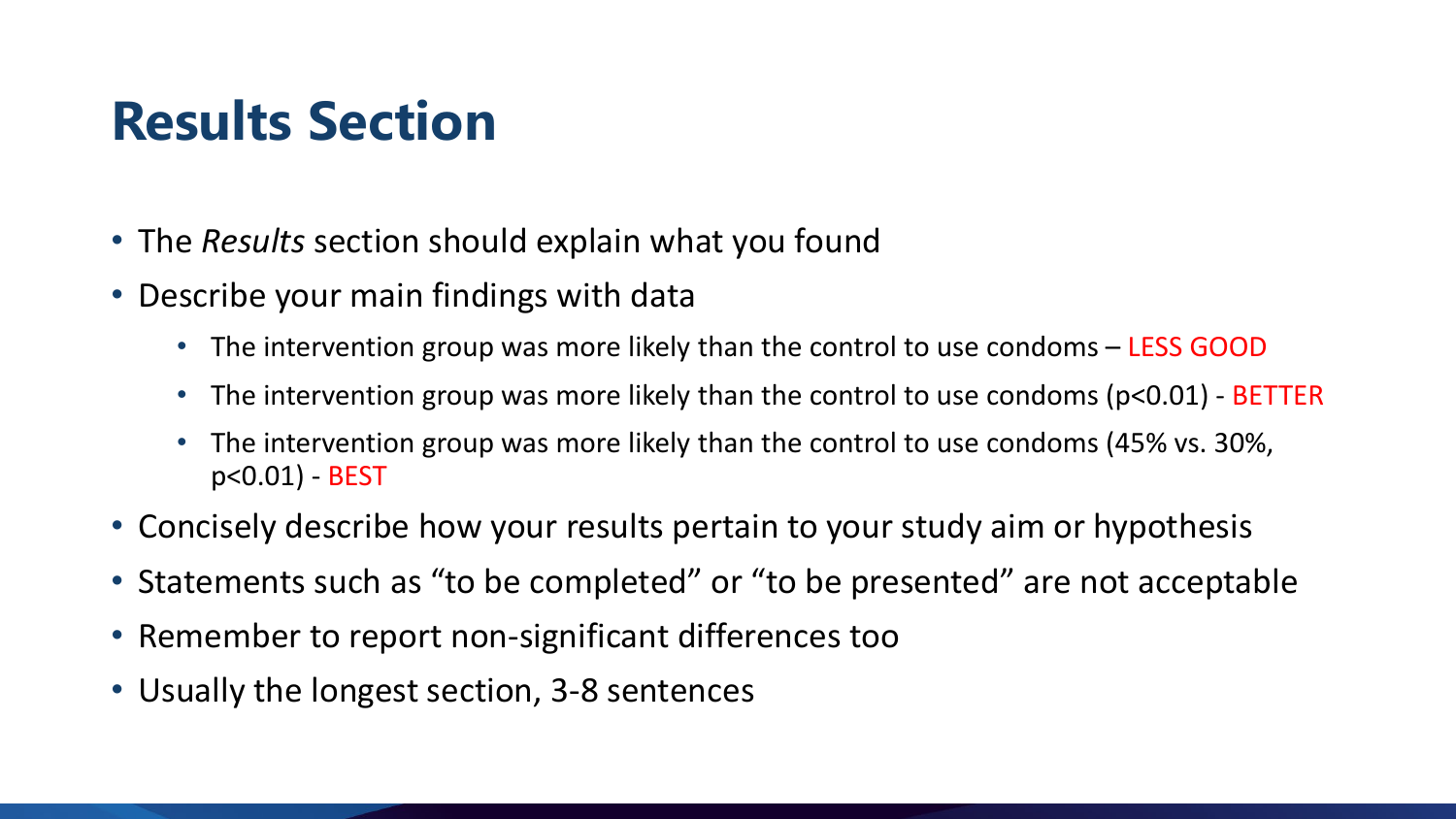### **Example: Methods & Results from Qualitative Abstract**

#### **Weak Example**

**Methods**: In-depth interviews were conducted with episodic substance-using men. Themes and patterns were identified among transcribed interview recordings. Multiple coders were used to identify themes and patterns and inter-coder reliability was assessed.

**Results**: Participants were ethnically diverse and reported UAI with concurrent binge drinking. Analysis of in-depth interviews specifically with those engaging in UAI and binge drinking, revealed that men 1) face challenges navigating community normative drinking expectations, such as peer pressure to drink and "hook up" with sexual partners, 2) believe that binge drinking and episodic substance use enhance experiences of disinhibition, euphoria, and spontaneous sexual behavior, and 3) express a desire for intimacy and ability to trust anonymous partners, relying on partner-focused responsibility (an assumption that partners will disclose if HIV-positive or use a condom to protect the participant).

#### **Why?**

- Number of interviews missing
- No mention of analytic approach

• Descriptive summary of sample excluded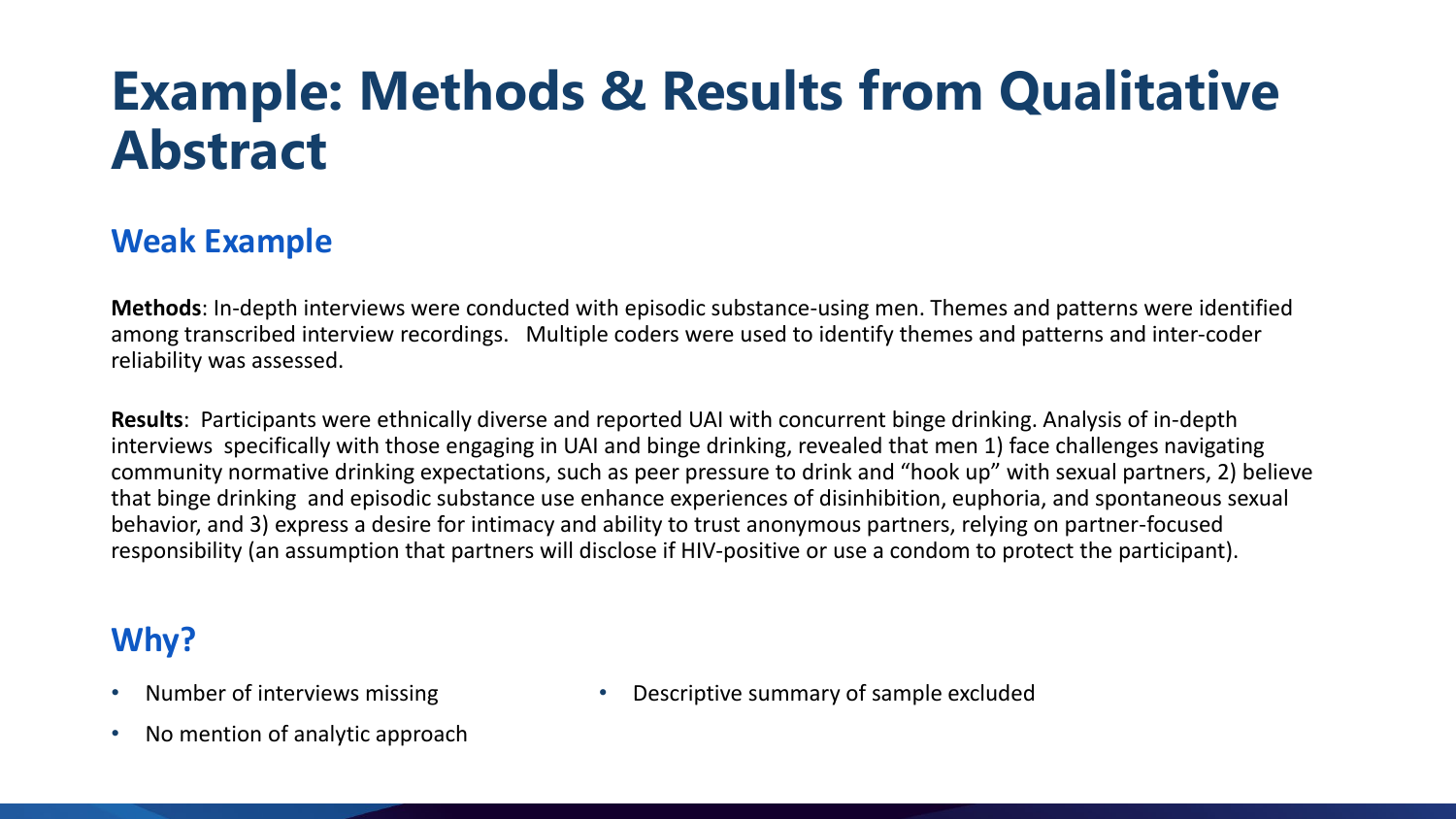### **Example: Methods & Results from Qualitative Abstract**

#### **Strong Example**

**Methods**: In-depth interviews were conducted with 20 episodic substance-using HIV-negative MSM in San Francisco. Using NVivo qualitative software, an inductive content analysis approach was used to identify themes and patterns (such as pathways for risk behavior) among transcribed interview recordings. Multiple coders were used to identify themes and patterns and inter-coder reliability was assessed.

**Results**: Participants were ethnically diverse (65% non-white) and 85% (n=17) reported UAI with concurrent binge drinking during the past 3 months. Analysis of in-depth interviews specifically with those engaging in UAI and binge drinking, revealed that men 1) face challenges navigating community normative drinking expectations, such as peer pressure to drink and "hook up" with sexual partners, 2) believe that binge drinking and episodic substance use enhance experiences of disinhibition, euphoria, and spontaneous sexual behavior, and 3) express a desire for intimacy and ability to trust anonymous partners, relying on partner-focused responsibility (an assumption that partners will disclose if HIV-positive or use a condom to protect the participant).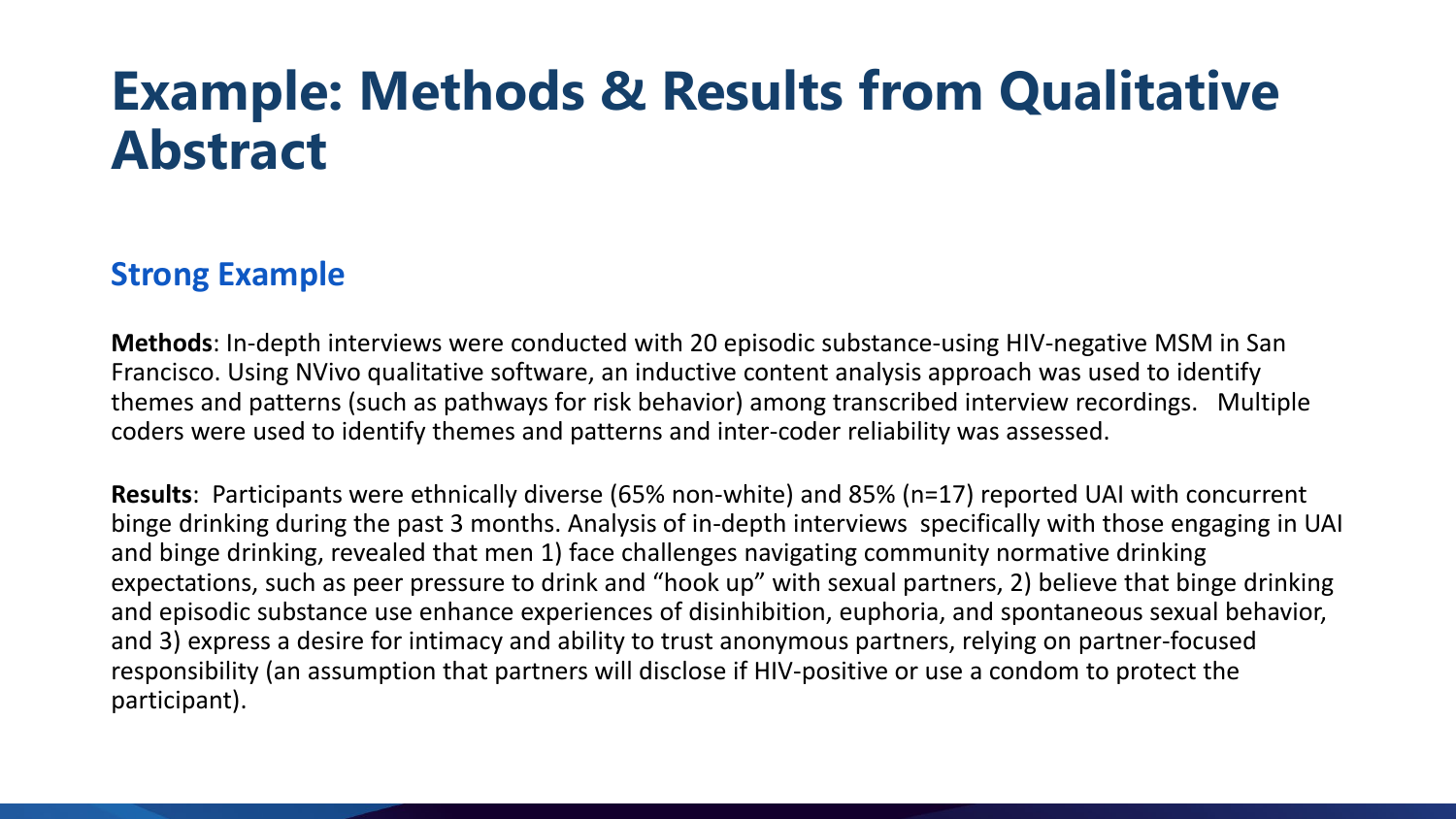## **Example: Results from Quantitative Abstract**

#### **Weak Example**

**Results**: A small percentage of men reported a male partner in both study years. Mean number of lifetime male partners did not differ across time or by race. Of men who ever had a male partner, 41.3% had a male partner in the past year in 2006-08 similar to 46.5% in 2002. Over half of MSM had multiple partners in 2006-08 similar to 2002. Condom use did not differ across time. In 2002, 21.9% of MSM also had a female partner in the past year compared to only 11.2% in 2006-08. Among these MSM, condom use at last sex with a male or female partner significantly decreased (p<.01).

#### **Why?**

- Percentages and n's not included
- P-values missing
- Vague language without reference to data when available.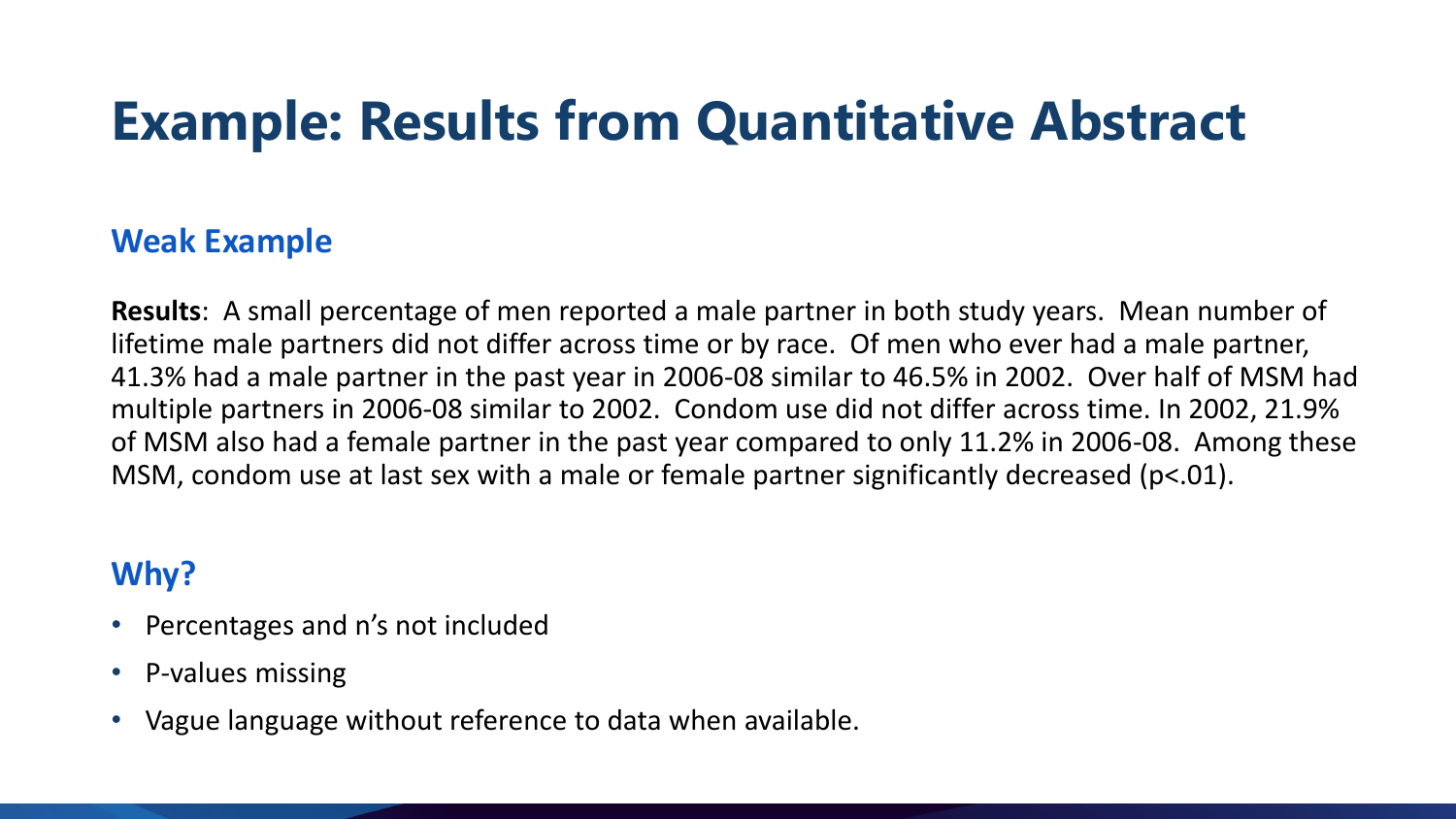#### **Example: Results from Quantitative Abstract**

#### **Strong Example**

**Results**: In 2006-08, 5.2% of men reported having a male partner in their lifetime (n=357); this estimate did not differ from 2002 (6.0%, n=375, p=.23). Mean number of lifetime male partners did not differ across time (p=.51) or by race (p=.81). Of men who ever had a male partner, 41.3% had a male partner in the past year in 2006-08 similar to 46.5% in 2002 (p=.38). Over half of MSM had multiple partners in 2006-08 similar to 2002 (p=.22). Condom use did not differ across time. In 2002, 21.9% of MSM also had a female partner in the past year compared to only 11.2% in 2006-08 (p=.04). Among these MSM, condom use at last sex with a male or female partner significantly decreased to 22.3% in 2006-08 compared to 54.8% in 2002 (p<.01).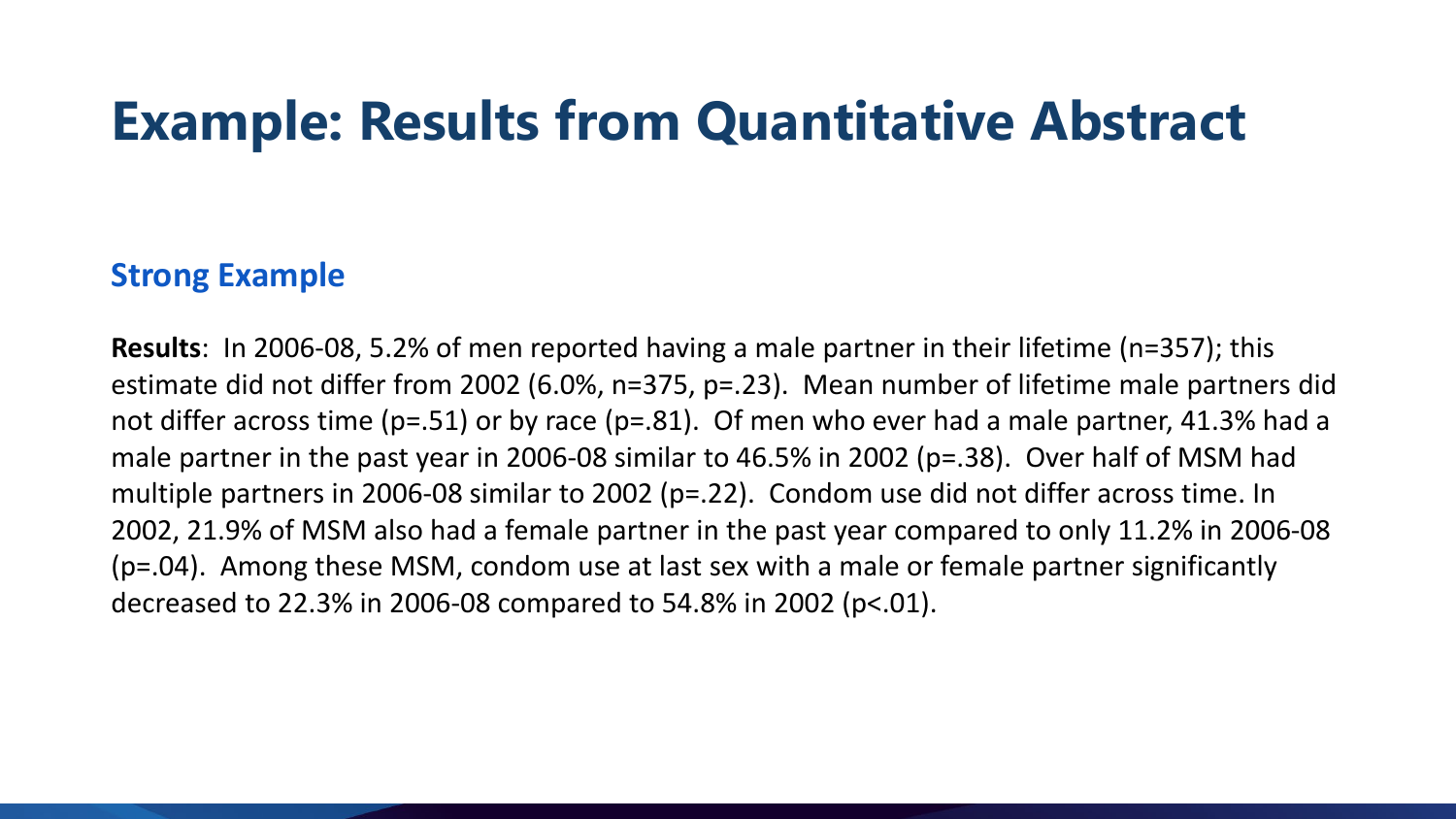### **Conclusions Section**

- The *Conclusions* section should explain your main findings and why they are important
- Describe the primary take-home message(s)
- Conclusions should be reasonable and supported by the findings
- Concluding statements such as "the results will be discussed" are NOT acceptable
- 2-3 sentences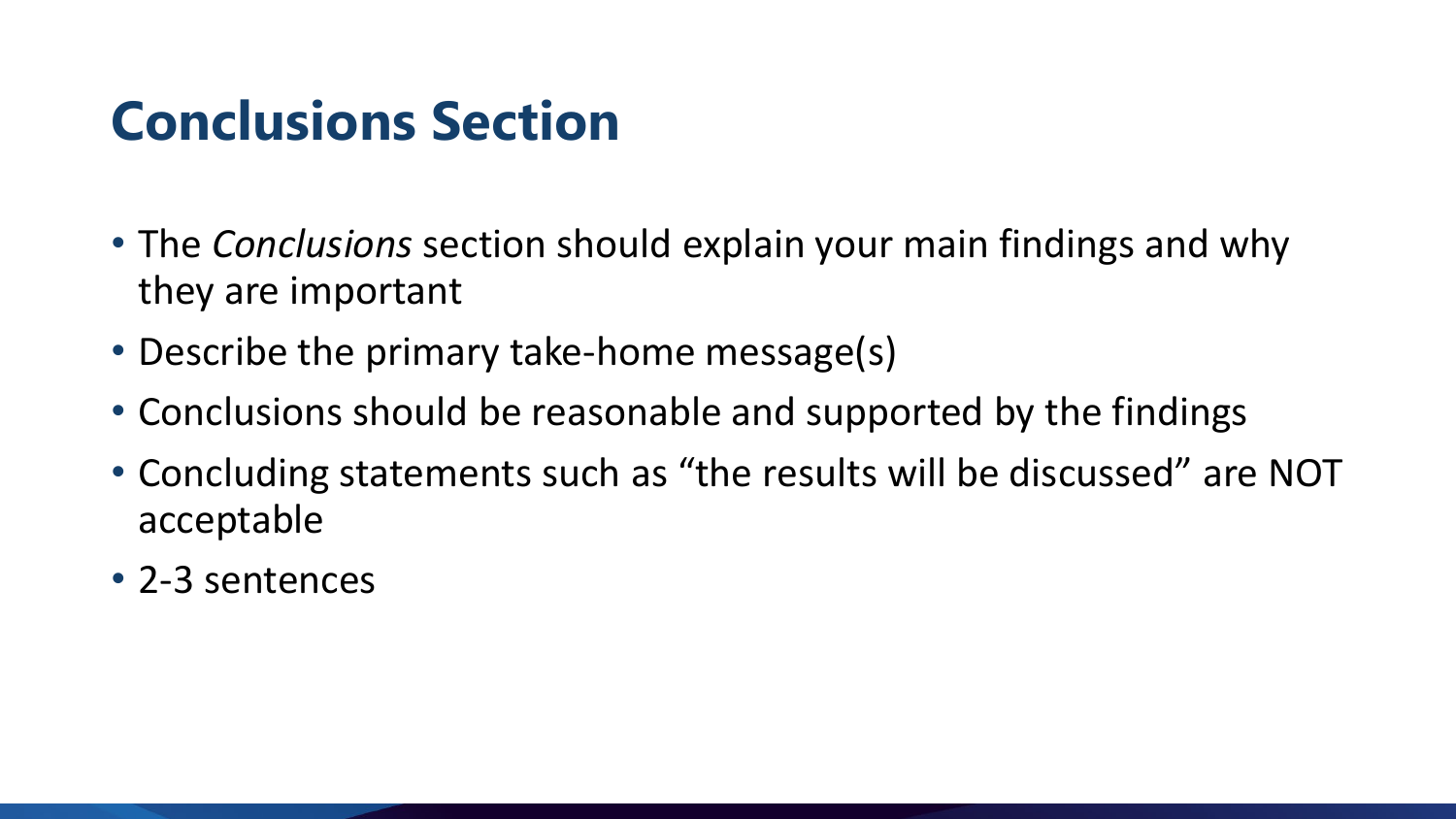### **Examples: Strong Results & Conclusions**

**Results:** Between 2006 and 2011, 4,255 partners were elicited from syphilis cases and 3,607 partners from HIV cases. Of these partners, 645 from syphilis index cases and 691 from HIV index cases only had internet contact information. Overall, 47.1% and 46.6% of the syphilis and HIV internet partners, respectively, were successfully contacted and resulted in more contact information being gathered. Of the syphilis internet partners with updated contact information, 129 (42.4%) were either presumptively treated or brought to treatment and represented an increase of 7.2% in successful partner service outcomes. Among the HIV internet contacts, 55 (17.1%) were tested for HIV; a 7.9% increase in successful partner outcomes.

**Conclusions:** By developing and maintaining IPS infrastructure in San Francisco, a substantially larger proportion of partners were able to be contacted by Disease Intervention Specialists (DIS) and successful outcomes of partner services increased for both syphilis and HIV.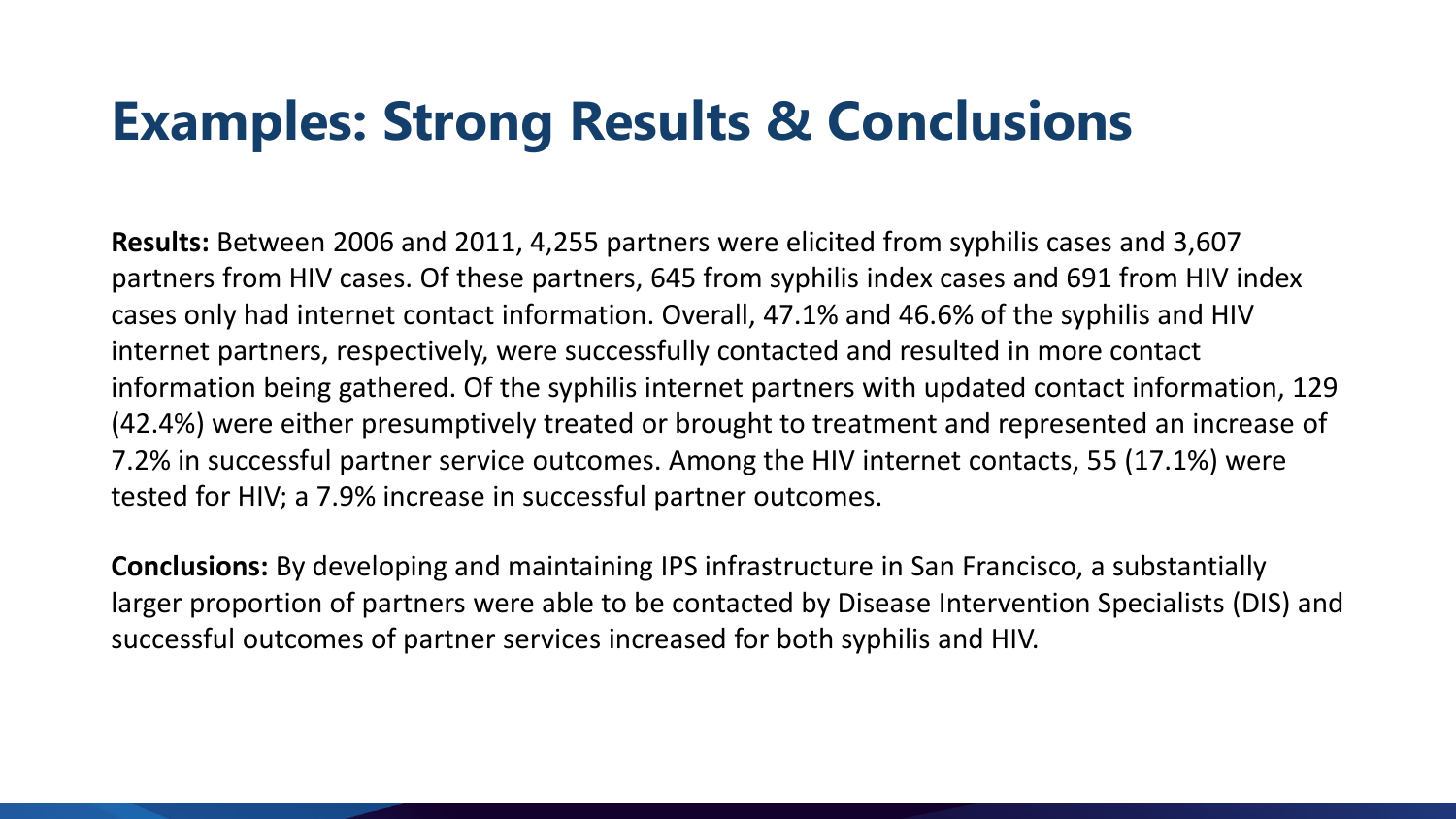## **Examples: Strong Results & Conclusions**

**Results**: In the intervention as compared to the control condition, statistically significant increases were seen for sexually active girls in a number of areas: ever receiving birth control from a doctor or nurse (T2-T5; AOR = 2.10, CI =  $1.07 - 4.14$ ), seeing a doctor or nurse for STD testing or treatment in the past year (T1-T5; AOR = 2.15, CI =  $1.17 - 3.94$ ), and ever receiving a pregnancy test (T1-T5; AOR  $= 2.68$ , CI = 1.30 – 5.52, T2-T5; AOR = 2.17, CI = 1.05 – 4.48, T3-T5; AOR = 2.10, CI = 1.04 – 4.24). For intervention as compared to control, sexually active boys were more likely to report ever receiving birth control from a doctor or nurse (T2-T4; AOR = 2.73, CI =  $1.33 - 5.58$ ).

**Conclusions:** The Project Connect Health Systems Intervention was successful in linking sexually active adolescents to sexual and reproductive health care. Results were particularly striking for girls. As opposed to attempting to change provider behavior, this approach capitalizes on existing, adolescent-focused expertise in the local provider community. It is a low-cost, sustainable strategy for effectively linking adolescents to much needed care.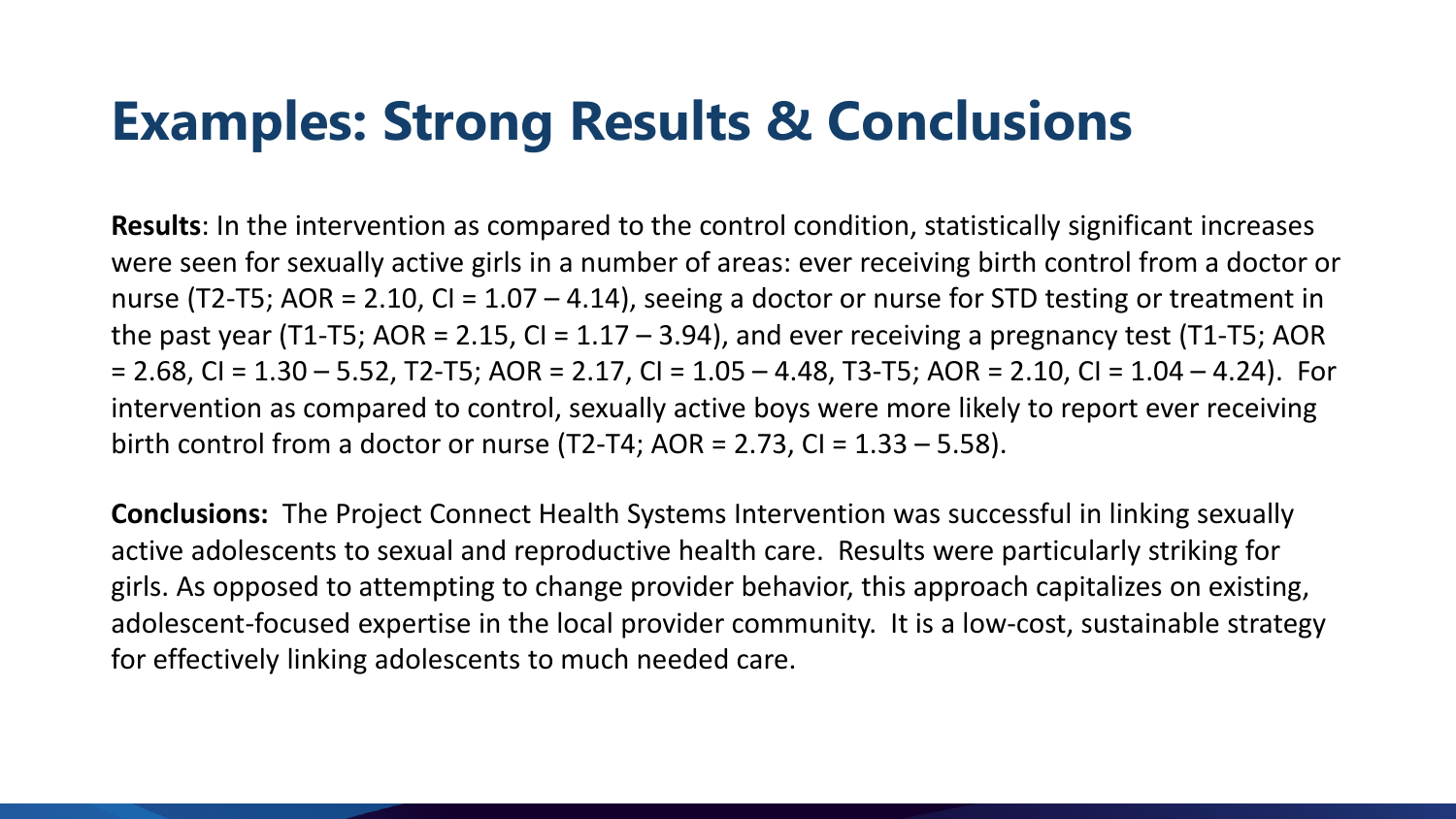### **Examples: full abstracts in**  $\leq$ **300 words**

#### **Strong Quantitative Abstract**

#### **Prevalence of** *Chlamydia trachomatis* **—United States, 2007–2010**

**BACKGROUND**: Chlamydia is the most commonly reported infection in the United States with over 1.4 million cases reported in 2011. As chlamydia is usually asymptomatic and can lead to adverse reproductive outcomes, routine screening is recommended for sexually-active young women. However, it is likely that many infections are not identified and case reports underestimate true morbidity.

**METHODS**: We estimated prevalence of chlamydial infection by sex, age, race, and self-reported sexual activity (measured through audio computer-assisted self-interview) with corresponding 95% confidence intervals (CI) using data from the most current National Health and Nutrition Examination Surveys (2007-2010); data from the 2011–2012 survey will be added if available before the conference. Estimates were weighted to be nationally representative and to account for oversampling and nonresponse. We estimated the number of infections in the population by multiplying census estimates by weighted prevalence estimates.

**RESULTS**: Among the 5,610 participants aged 14–39 years tested for chlamydial infection, 1.7% (95% CI: 1.3%, 2.0%) were infected, suggesting that there are 1.8 million prevalent infections nationally (range: 1.4–2.1 million). Among the 48% of female adolescents (aged 14–19 years) who reported being sexually-active, prevalence was 7.7% (95% CI: 4.7%, 10.8%). Prevalence among sexually-active, non-Hispanic black female adolescents (17.5% (95% CI: 11.0%, 24.0%)) was higher than prevalence among sexually-active, non-Hispanic white female adolescents (4.9% (95% CI: 0.4%, 9.4%)).

**CONCLUSIONS**: Based on findings from a nationally-representative survey, we document a large burden of prevalent chlamydial infections suggesting that many infections are not diagnosed and reported. High prevalence among sexually-active young women suggests that routine screening is warranted and substantial racial disparities highlight the need for targeted interventions.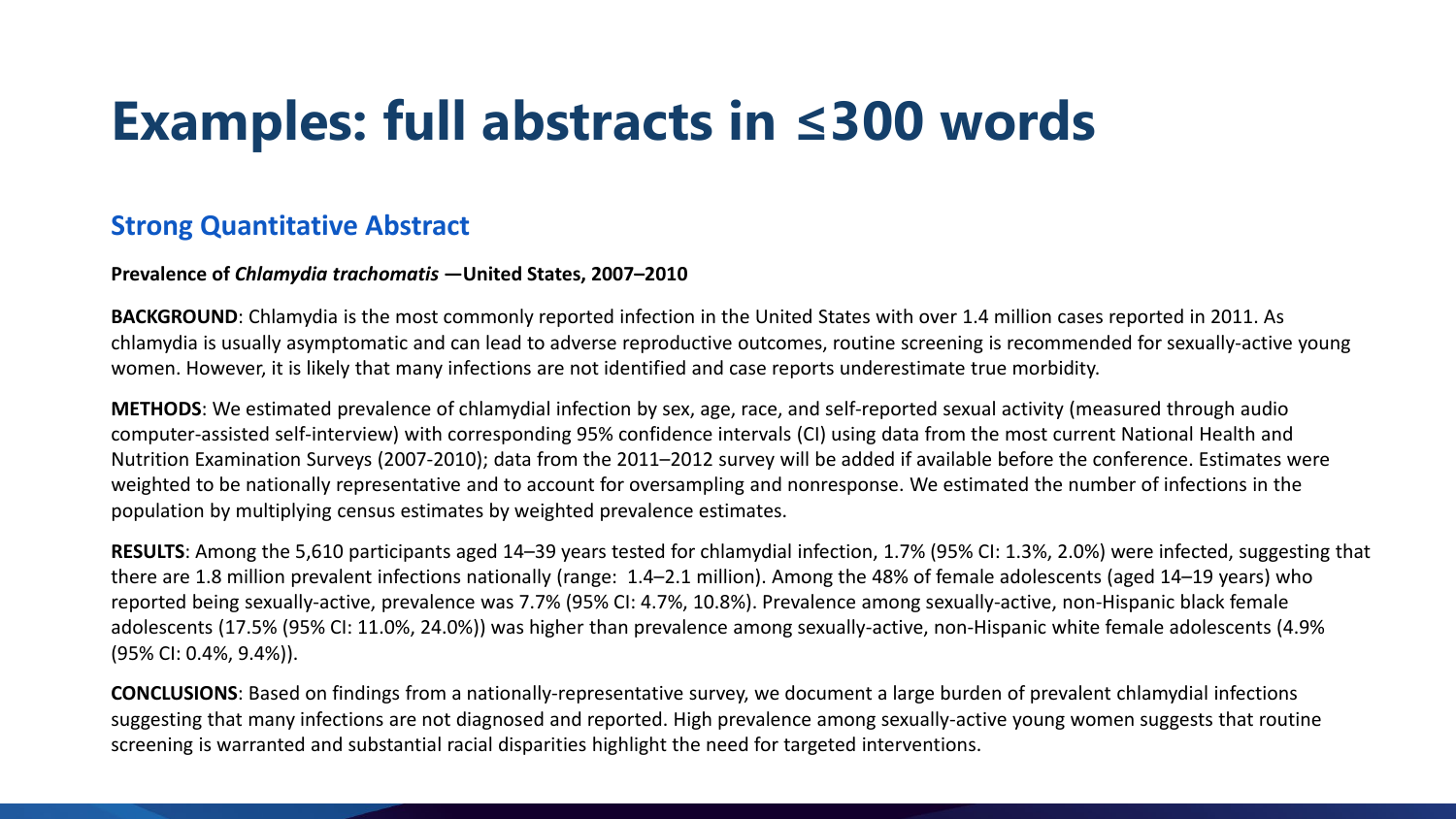## **Examples: full abstracts in**  $\leq$ **300 words**

#### **Strong Qualitative Abstract**

**What Do Gay Men Say About Syphilis? Perceptions of Community Members and Health Care Providers Regarding Syphilis Increases in Portland, Oregon**

**BACKGROUND:** Syphilis cases increased nearly ten-fold from 2008-2013 among residents of Multnomah County, Oregon; the majority (94.2%, as of 2013) were among men who have sex with men (MSM). These increases persist despite intensified public health efforts.

**METHODS**: During a one-week rapid ethnographic assessment, trained interviewers conducted semi-structured qualitative interviews with community members, health care providers, and persons representing agencies and businesses serving MSM. Informants discussed community awareness of syphilis, perceived reasons underlying syphilis increases, and recommendations for improving prevention efforts. Providers discussed syphilis screening, diagnosis, and treatment practices. Data were analyzed using NVivo10.

**RESULTS**: Fifty-four interviews were conducted: 19 with MSM, 52.6% (10/19) were HIV positive and 36.8% (7/19) were treated for syphilis in the previous two years; 13 with HIV and primary care providers (PCPs), and 22 with agency and business representatives. Syphilis increases were attributed to lack of awareness and knowledge of syphilis symptoms, sequelae, and transmission routes. Several men experienced treatment delays due to misdiagnoses by PCPs, or difficulty obtaining bicillin. Syphilis is considered "treatable," by many MSM and not a major concern while emphasis on condom use has declined, and serosorting by HIV status is common. Portland's gay "community" is undergoing change and fragmentation with shifts in the way men socialize. Informants said that that social media sites contribute to syphilis by facilitating connections among persons participating in high-risk sexual activities; methamphetamine is considered a contributing factor.

**CONCLUSIONS**: Despite public health efforts, MSM in Portland still need basic information about syphilis. Primary care providers may benefit from training focused on syphilis diagnosis and treatment. More emphasis on primary STD prevention is warranted, but traditional outreach approaches may no longer be effective. Multi-channel syphilis awareness campaigns targeted towards multiple MSM sub-groups should be considered; more research is needed to determine effective strategies for reaching younger men.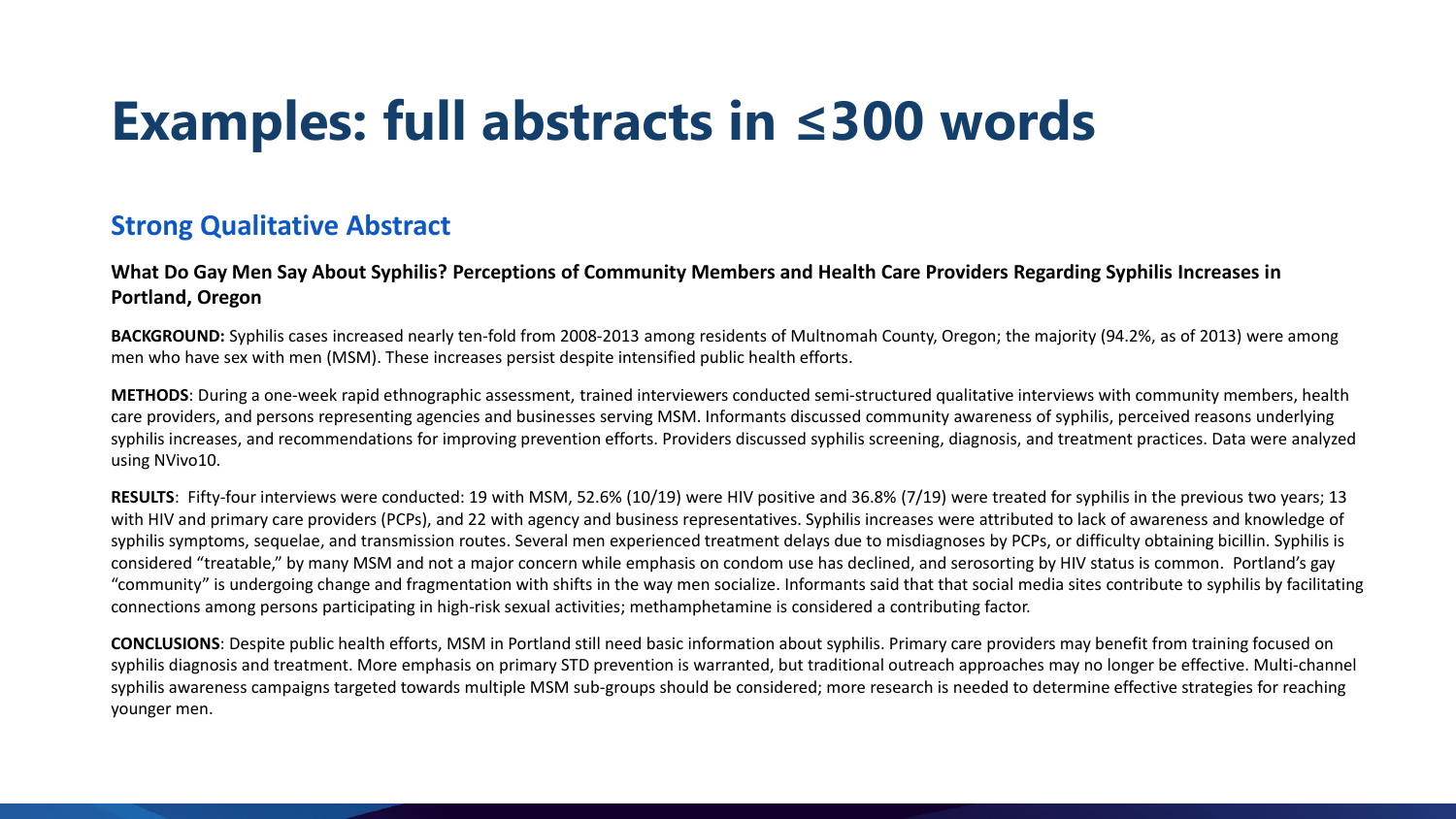## **STD Conference Abstract Requirements**

- 300 word limit
- Format
	- Background
	- Methods
	- Results
	- Conclusions
- Do NOT include:
	- Grant acknowledgements
	- Literature references
	- Copyright or trademark symbols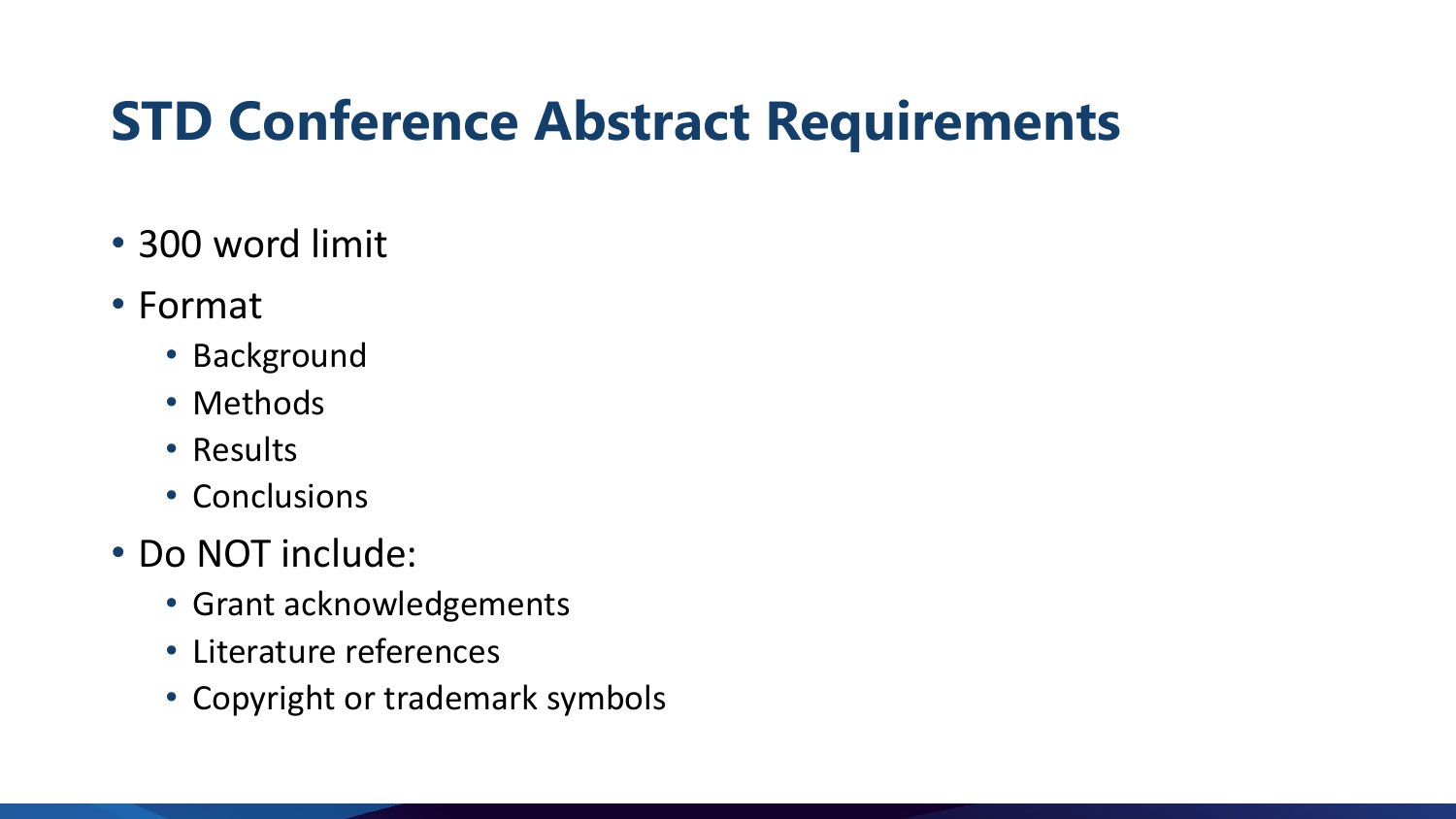## **Additional Tips & Resources**

- Read the abstract submission instructions
- Don't wait until the last day to prepare
- Have someone with experience review your abstract
- Write in active voice: "We examined…We tested…We found…"
- Double check for spelling errors and typos
- Meet the word count limitation
- Only use acronyms after you have defined them